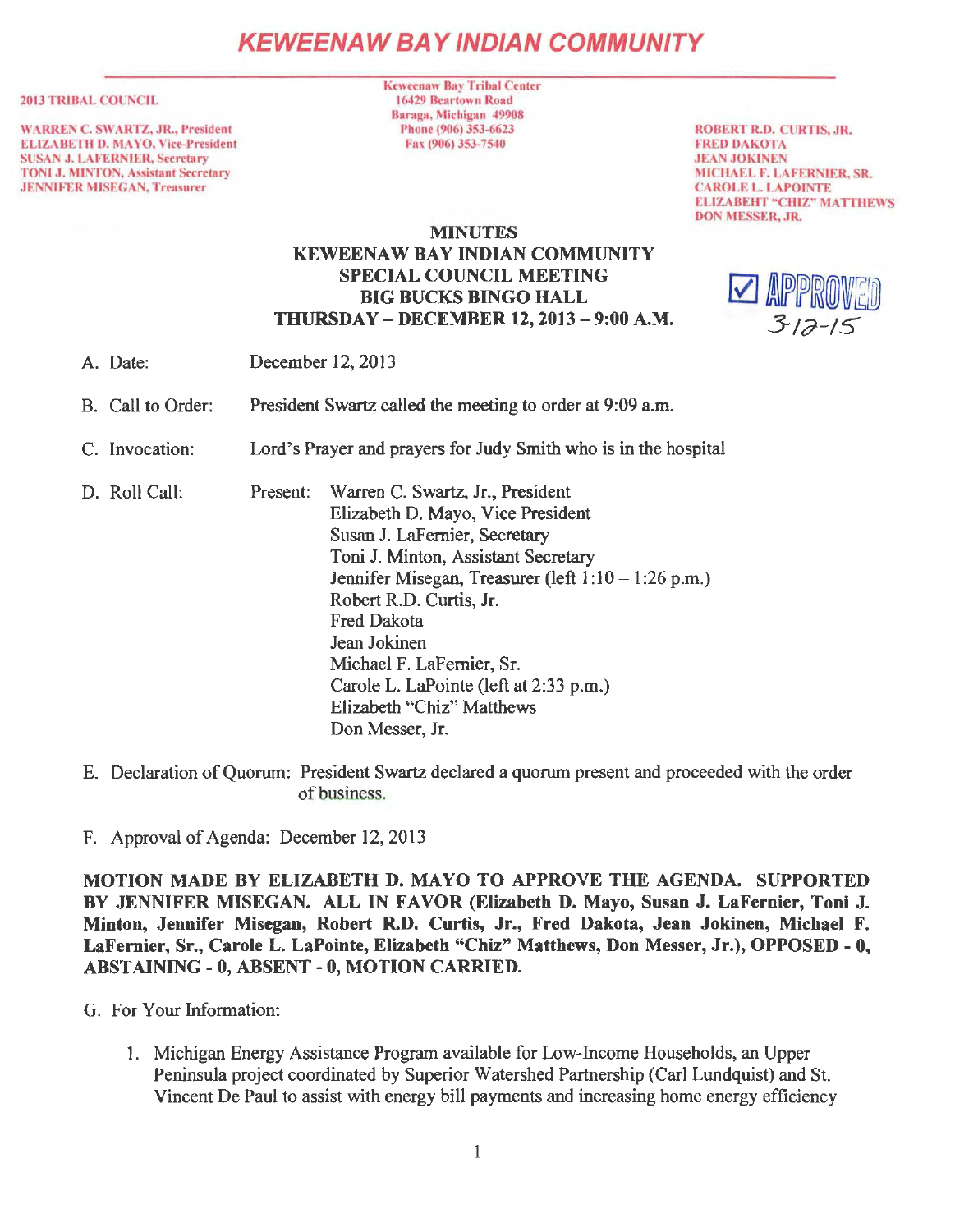- 2. A letter from Congressman Dan Benishek congratulating the Tribe on the BJ.A. U.S. Department of Transportation Grant Award to repair road damage throughout the Community
- H. Approval of Meeting Minutes:
	- 1. December 13, 2012

MOTION MADE BY ELIZABETH D. MA YO TO APPROVE THE DECEMBER 13, 2012 MEETING MINUTES. SUPPORTED BY TONI J. MINTON. EIGHT IN FAVOR (Elizabeth D. Mayo, Susan J. LaFernier, Toni J. Minton, Fred Dakota, Jean Jokinen, Michael F. LaFernier, Sr., Carole L. LaPointe, Elizabeth "Chiz" Matthews), OPPOSED - 0, THREE ABSTAINING (Jennifer Misegan, Robert R.D. Curtis, Jr., Don Messer, Jr.), ABSENT - O, MOTION CARRIED.

- I. Old Business:
	- l. OHA Board of Commissioners (not present) See memo from the Board. R.D Curtis stated that the Board answered all of the questions. Vice President Mayo read the answers/Community Development Corporation (not present) - (see letter from William E. Emery which was read by R. D. Curtis who is also on this Board). The letter stated that they plan to answer the questions but are not able until their attorney advises. There were concerns regarding loans.

Break: 9:50-10:00 a.m.

# Eddy Edwards present to continue answering questions.

Break: 10:51- 11:02 a.m.

- 2. Pam Nankervis, NRD Wildlife Biologist For Your Information: 2013 KBIC Wildlife and Natural Resources Survey Report Review-Community Survey Results (824 surveys were mailed to Tribal members and the return rate was 32%) There were 19 pages with 184 questions. A \$1,200.00 participation prize drawing was held.
- J. New Business:
	- l. Heather Chapman, Tribal Attorney
		- a) Ronald and Katie Edwards Alcoholic Beverage License Renewal for Edwards 8 LLC Side Track Bar. He requested a refund for last year's fee and a waiver for this year's fee. He also has a State license.
		- b) Ronald and Katie Edwards New Food Service License for Side Track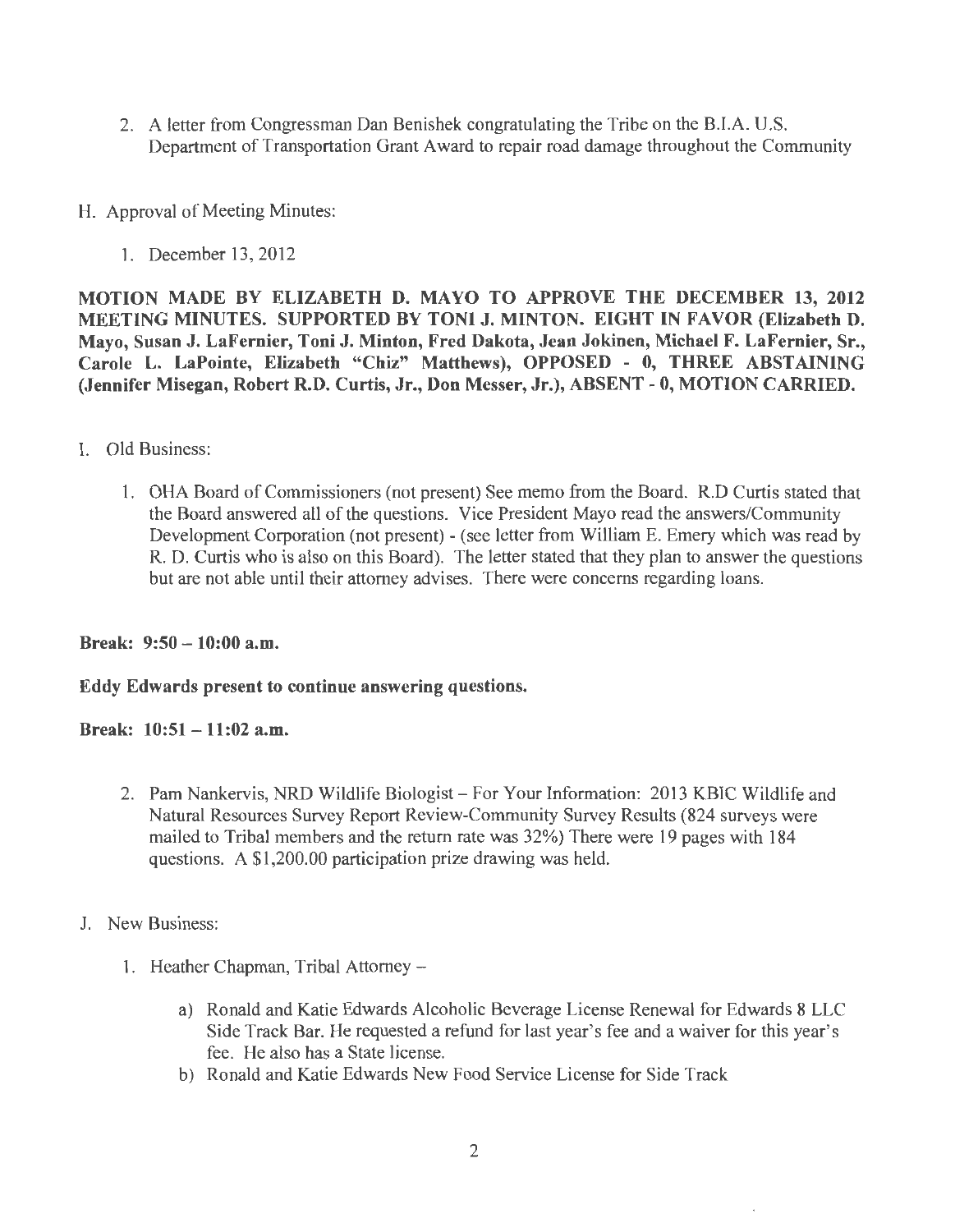MOTION MADE BY ELIZABETH D. MA YO TO APPROVE THE BUSINESS LICENSE RENEWAL OF RONALD AND KATIE EDWARDS FOR ALCOHOLIC BEVERAGES FOR THE SIDE TRACK BAR AND THE NEW FOOD SERVICE LICENSE. SUPPORTED BY FRED DAKOTA. ALL IN FAVOR (Elizabeth D. Mayo, Susan J. LaFernier, Toni J. Minton, Jennifer Misegan, Robert R.D. Curtis, Jr., Fred Dakota, Jean Jokinen, Michael F. LaFernier, Sr., Carole L. LaPointe, Elizabeth "Chiz" Matthews, Don Messer, Jr.), OPPOSED - 0, ABSTAINING - O, ABSENT - O, MOTION CARRIED.

MOTION MADE BY JEAN JOKINEN TO WAIVE THE FEE FOR RON AND KATIE EDWARDS FOR THE LIQUOR LICENSE AND REFUND THE APPLICATION FEES. SUPPORTED BY ROBERT R.D. CURTIS, JR. SIX IN FAVOR (Robert R.D. Curtis, Jr., Jean Jokinen, Michael F. LaFernier, Sr., Carole L. LaPointe, Elizabeth "Chiz" Matthews, Don Messer, Jr.), FIVE OPPOSED (Elizabeth D. Mayo, Susan J. LaFernier, Toni J. Minton, Jennifer Misegan, Fred Dakota), ABSTAINING - 0, ABSENT - 0, MOTION CARRIED.

# Lunch:  $12:13 - 1:10$  p.m.

- c) Roberta Jondreau Alcoholic Beverage License Renewal for Ojibwa Housing Authority - Ojibwa BP Gas Station
- d) Roberta Jondreau Tobacco Sales License Renewal for Ojibwa Housing Authority Ojibwa BP Gas Station
- e) Roberta Jondreau Business License Renewal for Ojibwa Housing Authority- Ojibwa BP Gas Station, Ojibwa Laundromat & Car Wash, and Deli

Roberta Jondreau is not present. The Council consensus is to have Roberta available.

f) 1,000 Foot School Buffer Zone for Sex Offenders - Criteria for measurement is needed to be added to the Sex Offender Registration Code update

Chuck Miller, Ken Marshall, and Jason Ayres present. The Council consensus is to use property line to property line with a possible grandfather clause for those already living at the Four Seasons apartments.

#### Jennifer Misegan returned from lunch at 1:26 p.m.

- 2. Jason Ayres, Realty Officer
	- a) USDA Lease Amendment No. 2 Lease Extension Baraga County, Baraga, MI for the USDA Building on the Industrial Park Road until 2015

MOTION MADE BY MICHAEL F. LAFERNIER, SR. TO APPROVE EXTENSION TWO UNTIL 2015. SUPPORTED BY CAROLE L. LAPOINTE. ALL IN FAVOR (Elizabeth D. Mayo, Susan J. LaFernier, Toni J. Minton, Jennifer Misegan, Robert R.D. Curtis, Jr., Fred Dakota, Jean Jokinen, Michael F. LaFernier, Sr., Carole L. LaPointe, Elizabeth "Chiz" Matthews, Don Messer, Jr.), OPPOSED-0, ABSTAINING-0, ABSENT-0, MOTION CARRIED.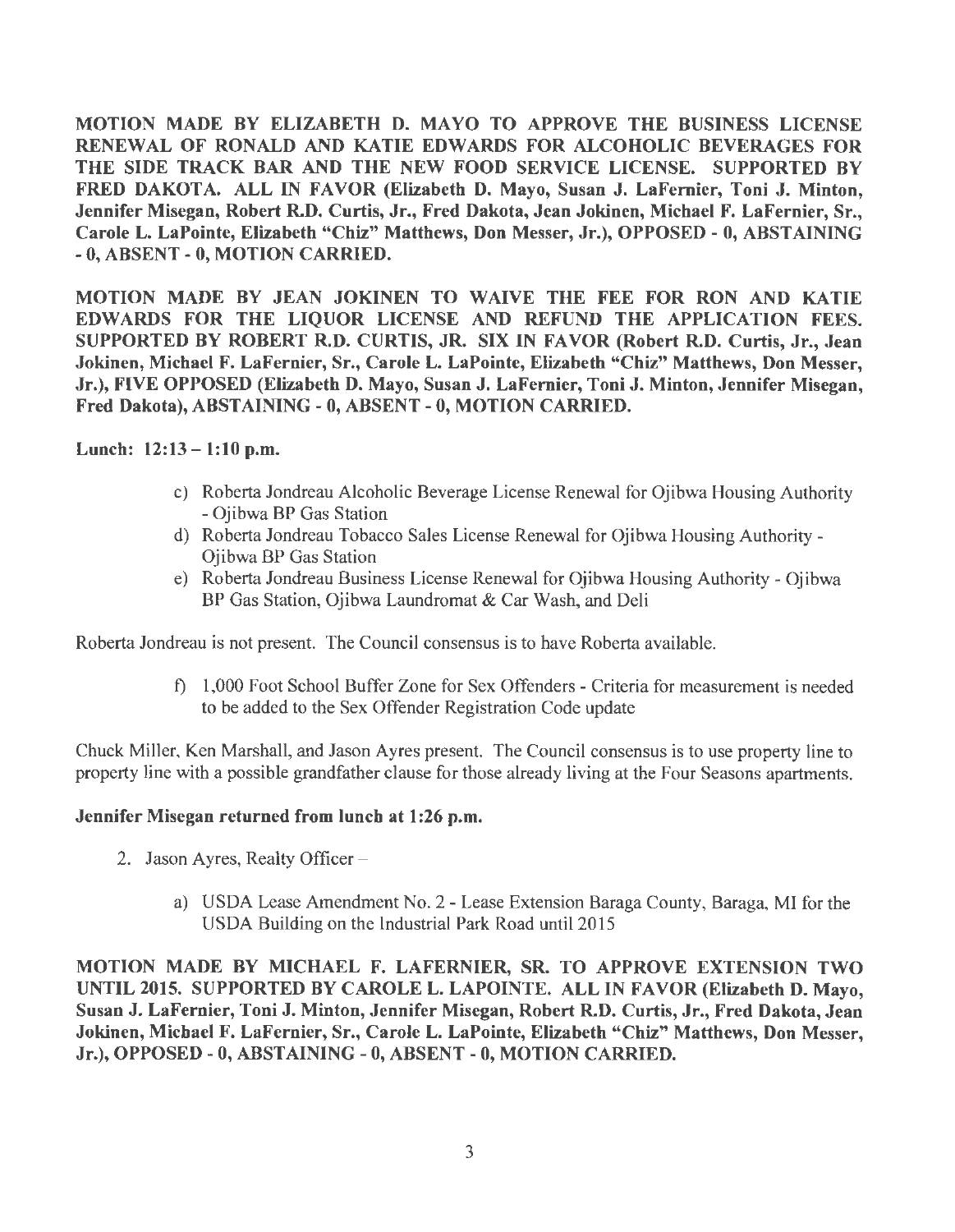b) GIS Position Proposal to continue GIS Mapping, Data Creation and Maintenance Services to Tribal and Municipal Governments

MOTION MADE BY JENNIFER MISEGAN TO CONTINUE TO MAINTAIN THE CURRENT GIS POSITION UNDER THE REALTY DEPARTMENT IN THE AMOUNT OF \$51,000.00 FOR THIS FISCAL YEAR AND TO CONTINUE SEEKING REVENUE FROM OTHER SOURCES. SUPPORTED BY SUSAN J. LAFERNIER. ALL IN FAVOR (Elizabeth D. Mayo, Susan J. LaFernier, Toni J. Minton, Jennifer Misegan, Robert R.D. Curtis, Jr., Fred Dakota, Jean Jokinen, Michael F. LaFernier, Sr., Carole L. LaPointe, Elizabeth "Chiz" Matthews, Don Messer, Jr.), OPPOSED-0, ABSTAINING-0, ABSENT-0, MOTION CARRIED.

3. Jennifer Misegan, Treasurer - Compensation for Leave Time Accrued: 61. 70 hours

MOTION MADE BY ELIZABETH D. MAYO TO REINSTATE THE SICK AND ANNUAL LEA VE TO JENNIFER MISEGAN DURING THE TIME SHE WAS OUT DUE TO HER FOOT INJURY. SUPPORTED BY FRED DAKOTA. NINE IN FAVOR (Elizabeth D. Mayo, Susan J. LaFernier, Toni J. Minton, Robert R.D. Curtis, Jr., Fred Dakota, Michael F. LaFernier, Sr., Carole L. LaPointe, Elizabeth "Chiz" Matthews, Don Messer, Jr.), ONE OPPOSED (Jean Jokinen), ONE ABSTAINING (Jennifer Misegan), ABSENT - 0, MOTION CARRIED.

- 4. Larry Denornie III, CEO- Weekly Update
- K. Closed Session:
	- 1. Government Employee Grievance Hearing Case #008-13 [Rescheduled 12/19/13 at 9:00 a.m.]
	- 2. President Swartz Innovative Gaming Solutions Final Report Review [Postponed]
	- 3. Charles Brumleve Mining Specialist Contract

# Carole LaPointe left at 2:33 p.m.

MOTION MADE BY ELIZABETH "CHIZ" MATTHEWS TO GO INTO CLOSED SESSION AT 2:37 P.M. SUPPORTED BY MICHAEL F. LAFERNIER, SR. SIX IN FAVOR (Susan J. LaFernier, Toni J. Minton, Jennifer Misegan, Robert R.D. Curtis, Jr., Michael F. LaFernier, Sr., Elizabeth "Chiz" Matthews), FOUR OPPOSED (Elizabeth D. Mayo, Fred Dakota, Jean Jokinen, Don Messer, Jr.), ABSTAINING - O, ONE ABSENT (Carole L. LaPointe), MOTION CARRIED.

Break: 2:38 - 2:46 p.m.

MOTION MADE BY ELIZABETH "CHIZ" MATTHEWS TO GO INTO OPEN SESSION AT 3:07 P.M. SUPPORTED BY MICHAEL F. LAFERNIER, SR. TEN IN FAVOR (Elizabeth D. Mayo, Susan J. LaFernier, Toni J. Minton, Jennifer Misegan, Robert R.D. Curtis, Jr., Fred Dakota, Jean Jokinen, Michael F. LaFernier, Sr., Elizabeth "Chiz" Matthews, Don Messer, Jr.), OPPOSED-0, ABSTAINING-0, ONE ABSENT (Carole L. LaPointe), MOTION CARRIED.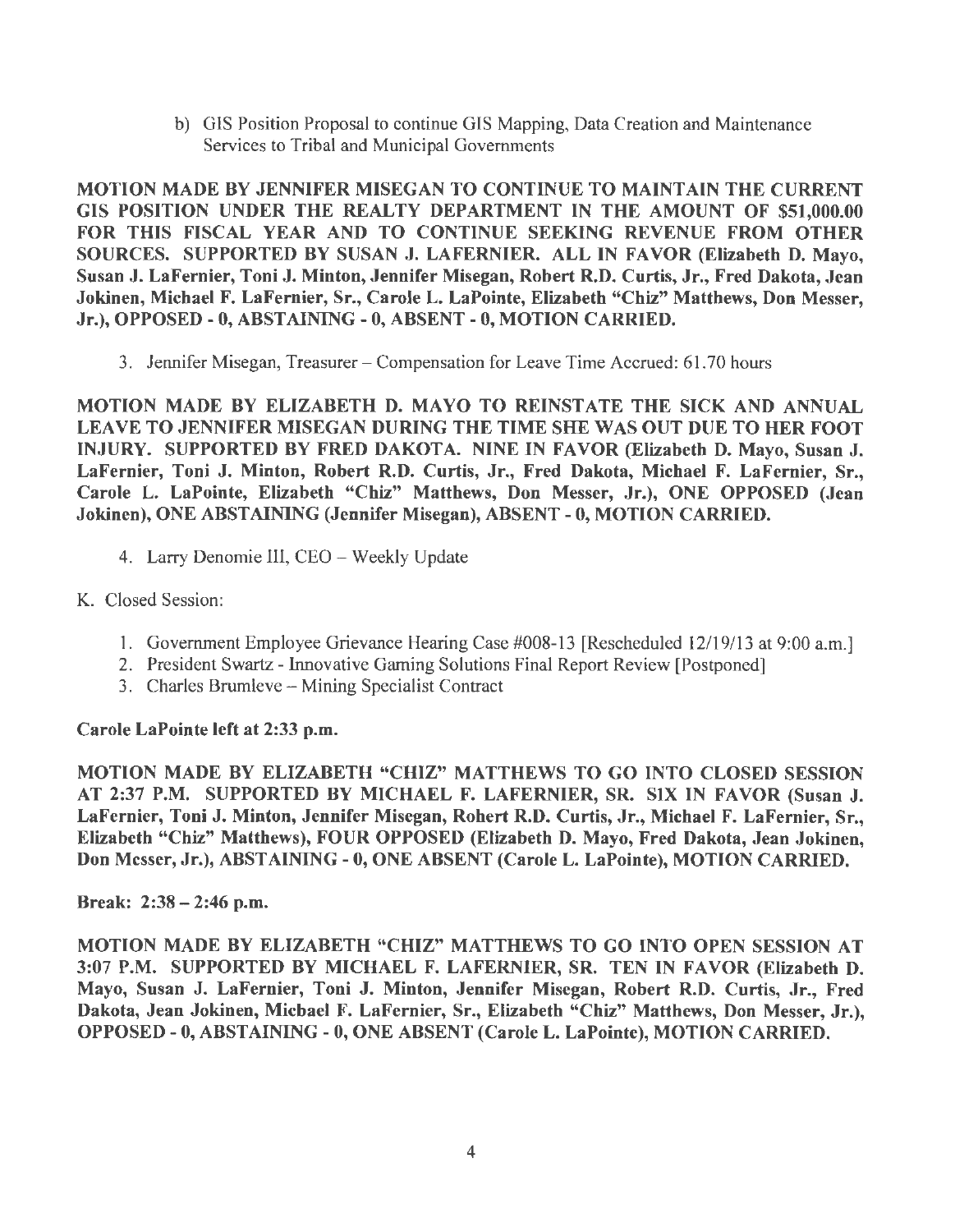Mining Consultant Specialist - Charles Brumleve (Millenium Services)

MOTION MADE BY DON MESSER, JR. TO APPROVE THE INDEPENDENT CONTRACTOR AGREEMENT BETWEEN THE KEWEENAW BAY INDIAN COMMUNITY AND MILLENIUM SERVICES, INC. WITH THE CHANGES DISCUSSED IN 3.1. SUPPORTED BY ELIZABETH D. MAYO. TEN IN FAVOR (Elizabeth D. Mayo, Susan J. LaFernier, Toni J. Minton, Jennifer Misegan, Robert R.D. Curtis, Jr., Fred Dakota, Jean Jokinen, Michael F. LaFernier, Sr., Elizabeth "Chiz" Matthews, Don Messer, Jr.), OPPOSED - 0, ABSTAINING - 0, ONE ABSENT (Carole L. LaPointe), MOTION CARRIED.

L. Adjournment:

MOTION MADE BY JENNIFER MISEGAN TO ADJOURN AT 3:08 P.M. SUPPORTED BY MICHAEL F. LAFERNIER, SR. TEN IN FAVOR (Elizabeth D. Mayo, Susan J. LaFernier, Toni J. Minton, Jennifer Misegan, Robert R.D. Curtis, Jr., Fred Dakota, Jean Jokinen, Michael F. LaFernier, Sr., Elizabeth "Chiz" Matthews, Don Messer, Jr.), OPPOSED - O, ABSTAINING - 0, ONE ABSENT (Carole L. LaPointe), MOTION CARRIED.

Respectfully submitted,

Kegy Loonsfoot

Administrative Specialist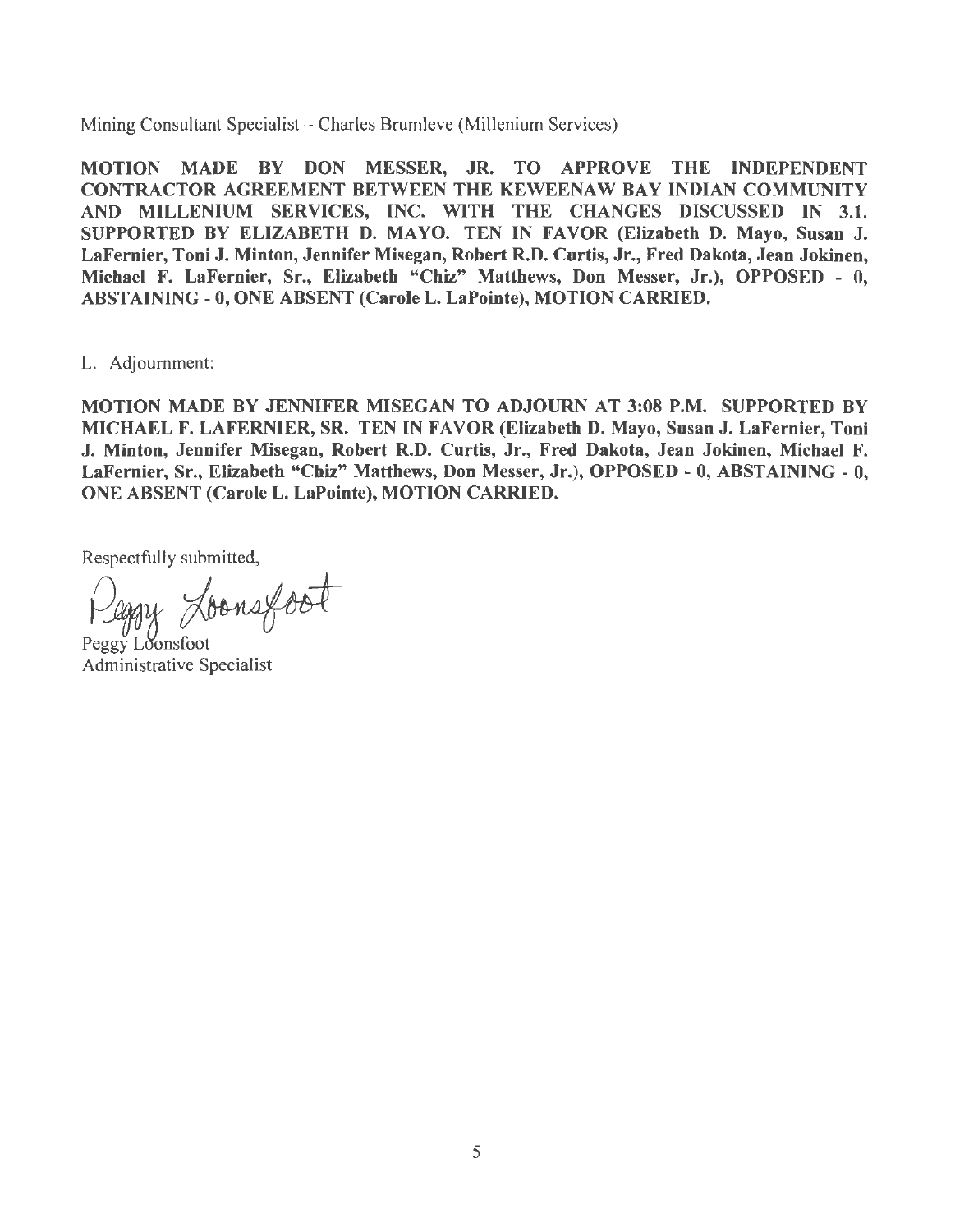#### **AGENDA KEWEENAW BAY INDIAN COMMUNITY SPECIAL COUNCIL MEETING TRIBAL CENTER CONFERENCE ROOM THURSDAY - DECEMBER 12, 2013 - 9:00 A.M.**

- A. Date: December 12, 2013
- B. Call to Order:
- C. Invocation: Lord's Prayer
- D. Roll Call:

\_Warren C. Swartz, Jr., President \_ Elizabeth D. Mayo, Vice President Susan J. LaFernier, Secretary \_Toni J. Minton, Assistant Secretary Jennifer Misegan, Treasurer \_Robert R.D. Curtis, Jr. Fred Dakota Jean Jokinen \_ Michael F. LaFernier, Sr. Carole L. LaPointe Elizabeth "Chiz" Matthews Don Messer, Jr.

- E. Declaration of Quorum:
- F. Approval of Agenda: December 12, 2013
- G. For Your Information:
	- 1. Michigan Energy Assistance Program available for Low-Income Households
	- 2. A letter from Congressman Dan Benishek congratulating the Tribe on the U.S. Department of **Transportation Grant Award**
- H. Approval of Meeting Minutes:
	- 1. December 13, 2012
- I. Old Business:
	- 1. OHA Board of Commissioners/Community Development Corporation **9:00 a.m.**
	- 2. Pam Nankervis, NRD Wildlife Biologist Community Survey Results